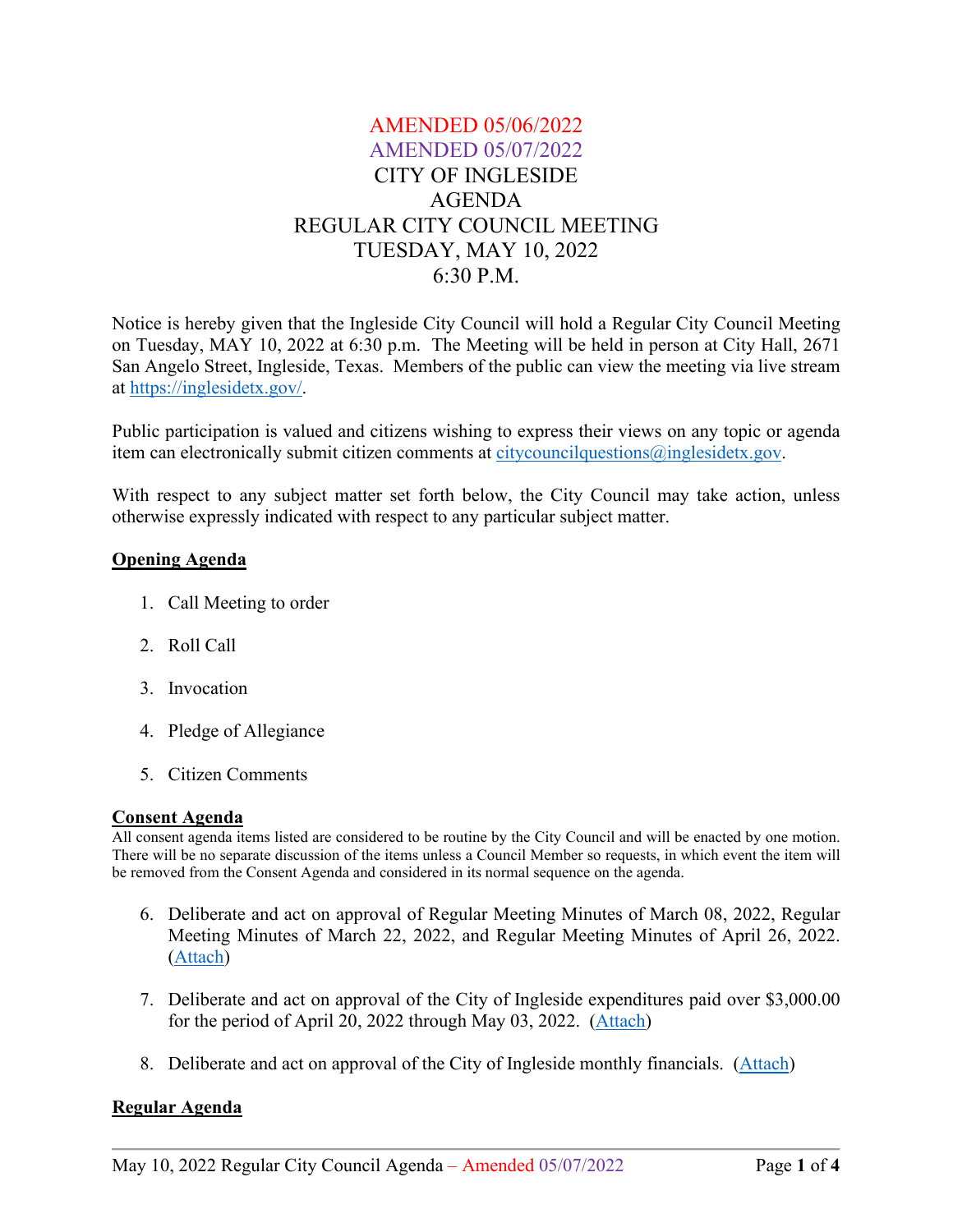- 9. Deliberate and act on the acceptance of a 5.1 Acre tract of land commonly known as Cove Park conveyed from San Patricio County to the City of Ingleside, and authorizing the Mayor to sign the Special Warranty Deed. [\(Attach\)](/DocumentCenter/View/713/Item-9-PDF)
- 10. Presentation of Certificate of Election to newly-elected officials for Mayor, Place 2, Place 4, and Place 6. [\(Attach\)](/DocumentCenter/View/714/Item-10-PDF)
- 11. Administration of Oath of Office to newly-elected officials for Mayor, Place 2, Place 4, and Place 6. [\(Attach\)](/DocumentCenter/View/715/Item-11-PDF)
- 12. 15-minute recess
- 13. Deliberate and act on in accordance with Section 3.05 of the City Charter regarding the appointment of a Mayor Pro-Tem. [\(Attach\)](/DocumentCenter/View/716/Item-13-PDF)
- 14. Presentation of Plaque of Appreciation to outgoing Mayor Ronnie Parker and Council Members Ben Tucker and John Schack. [\(Attach\)](/DocumentCenter/View/717/Item-14-PDF)
- 15. Presentation of a Mayoral Proclamation recognizing the week of May 15-21, 2022 as National Police Week and furthermore recognizing May 15, 2022 as Peace Officer Memorial Day to honor all Peace Officers who have died in the line of duty. [\(Attach\)](/DocumentCenter/View/718/Item-15-PDF)
- 16. Introduction of Gene Delauro the new Interim Building Official. [\(Attach\)](/DocumentCenter/View/719/Item-16-PDF)
- 17. Deliberate and act on a Resolution of the City Council of Ingleside, San Particio County, Texas, appointing members to the Ingleside Development Corporation (4-B) Board of Directors. [\(Attach\)](/DocumentCenter/View/720/Item-17-PDF)
- 18. Deliberate and act on a Resolution authorizing acceptance of a grant from the State of Texas, Department of Transportation for the FY 2022 Click It or Ticket Program for the Ingleside Police Department in the amount of \$2,435.67 with a City cash match of \$634.92 for overtime and fringe benefits with funding available from the General Fund; and appropriating \$3,070.59 in the Grant Fund (FUND 25). [\(Attach\)](/DocumentCenter/View/721/Item-18-PDF)
- 19. Deliberate and act on a contract not to exceed \$58,000 with Hanson Professional Services for two (2) preliminary design schematics of the Hultgreen Roadway Improvement project. One alternative includes major reconstruction of the road base, pavement, drainage, water, and sewer improvements. The other alternative includes minor drainage improvements with basic overlay of the roadway with water and sewer line improvements. The extension of Hultgreen Ave to Achievement Blvd is proposed as an addendum and subject to funding availability and donation of Right-Of-Way by the Ingleside Independent School District. [\(Attach\)](/DocumentCenter/View/722/Item-19-PDF)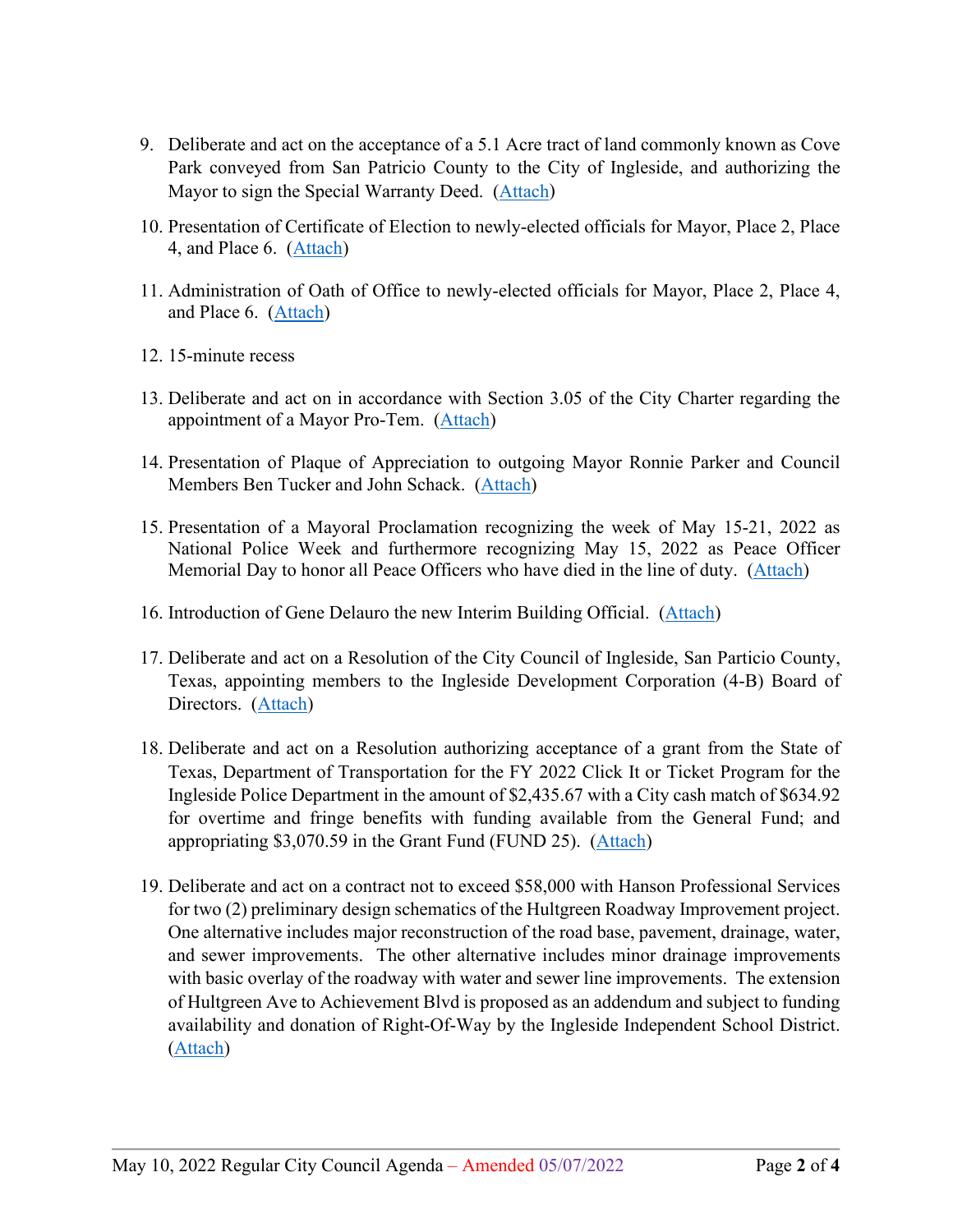20. Deliberate and act on approving plans and specifications for the advertisement of competitive bid for the Faith Park Walking Trail. The project consists of approximately 2,000 linear feet of sidewalk meandering through Faith Park. This project will also include a round-about style section with a pollinator garden (flower garden) with seating as per the Parks Master Plan. Funding for this project is allocated within the 2021 Faith Park Bond Program. [\(Attach\)](/DocumentCenter/View/723/Item-20-PDF)

## **Executive Session**

21. Closed Session

City Council will meet in Closed Session pursuant to the provisions of Chapter 551 of the Texas Government Code, in accordance with the authority contained in:

- a. Section 551.071 Consultation with Attorney and Section 551.074 Personnel Matters – Selection of City Manager-Consultation with Attorney to discuss the applicants for the City Manager position.
- b. Section 551.074 Personnel Matters Discuss Interim City Manager contract extension
- c. Section 551.072 Deliberations about Real Property ROW acquisition
- 22. Open Session

City Council will reconvene in Open Session at which time action on the matter(s) discussed in Closed Session may be considered.

- a. Section 551.071 Consultation with Attorney and Section 551.074 Personnel Matters – Selection of City Manager Consultation with Attorney to discuss the applicants for the City Manager position.
- b. Section 551.074 Personnel Matters Discuss Interim City Manager contract extension
- c. Section 551.072 Deliberations about Real Property ROW acquisition
- 23. Deliberate and act to establish a date and time to review City Council meeting rules and order of business.
- 24. Announcements of Community Interest and/or upcoming events.
- 25. Items to consider for placement on future agendas.
- 26. Adjourn

#### **Special Accommodations**

This facility is wheelchair accessible and there are special parking spaces near the main entrance. Request for accommodations or special services must be made 48 hours prior to this meeting. Please contact City Secretary's Office at (361) 776-2517 or Fax (361) 776-5011 or email [citycouncilquestions@inglesidetx.gov](mailto:citycouncilquestions@inglesidetx.gov) for further information.